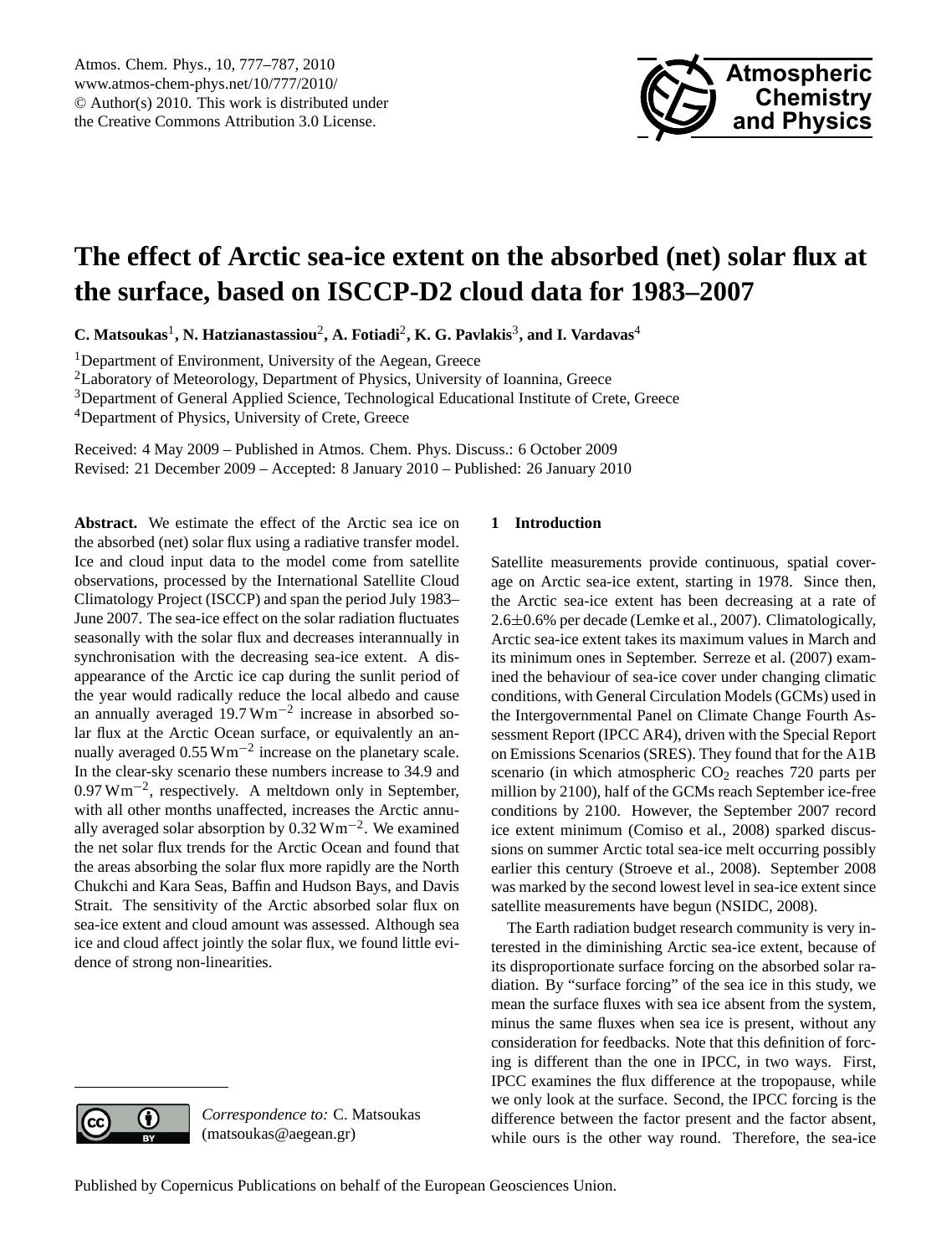forcing we calculate here is always positive, even though sea ice is a cooling factor for the Earth system.

The now well-studied ice-albedo feedback mechanism accelerates ice melting, due to the smaller albedo of the exposed ocean surface and consequently the larger absorbed solar flux values. The changing ice cover can have an effect on the radiative budget which is similar to the greenhouse gases forcing  $(2.63 \text{ Wm}^{-2})$ , as given by [Forster et al.](#page-9-1) [\(2007\)](#page-9-1), or 2.43 Wm−<sup>2</sup> as given by [Vardavas and Taylor](#page-10-4) [\(2007\)](#page-10-4)). For example, [Stone et al.](#page-10-5) [\(2002\)](#page-10-5) examined the advance of snowmelt dates in Barrow, Alaska, and found an 8-day advance between 2000 and the mid-1960s. The resulting change in the ground albedo, has caused a local annual net radiative forcing increase of 2 Wm−<sup>2</sup> . Several other authors [\(Kuang and](#page-10-6) [Yung,](#page-10-6) [2000;](#page-10-6) [Aizen et al.,](#page-9-2) [1997;](#page-9-2) [Groisman et al.,](#page-9-3) [1994\)](#page-9-3) report similar perturbations in the radiative budget and argue that significant warming over Northern Hemisphere areas can be attributed to them. The existence of negative cloud feedbacks is also possible. For example, increased evaporation in the warming world may increase cloud cover, which in turn will decrease the net solar flux, decreasing the temperature and increasing the sea-ice extent. However, feedbacks along these lines depend on many cloud characteristics and are substantially less well studied and understood than the ice-albedo feedback.

Recent investigations of Arctic radiation climatology by ground or satellite observations are relatively few [\(Wang and](#page-10-7) [Key,](#page-10-7) [2005a;](#page-10-7) [Serreze et al.,](#page-10-8) [1998\)](#page-10-8). [Liu et al.](#page-10-9) [\(2005\)](#page-10-9) performed a comparison of two satellite products and two numerical weather prediction reanalyses against observational data from the Surface Heat Budget of the Arctic Ocean (SHEBA) experiment. They concluded that satellite-based analyses can provide downward shortwave fluxes with an accuracy of  $10-40 \text{ Wm}^{-2}$ . Trends of the radiation field and of the cloud radiation forcing are reported by [Wang and Key](#page-10-10) [\(2005b\)](#page-10-10). In their study, it appears that poleward of 60◦ N no statistically significant trend is derived for the net shortwave flux between 1982–1999. On the contrary, over the same area the annual shortwave cloud forcing trend was  $-0.32$  Wm<sup>-2</sup> per year (signifying increasing cooling by clouds). There is no contradiction here, because "during the sunlit part of a year, the decreases in sea-ice extent and albedo that result from surface warming modulate the increasing cloud cooling effect, resulting in little or no change in the surface radiation budget". The warming effect of the retreating sea ice is at least partially compensated by the increasing cooling effect of the clouds.

Recently, [Gorodetskaya et al.](#page-9-4) [\(2008\)](#page-9-4) used three GCMs to examine the effect that sea ice and cloud parameters have on the Arctic shortwave radiation budget now and through the 21st century. They report that although the GCMs reproduce broadly the observed characteristics of the shortwave budget, there were large differences in the generated cloud phase and cloud fraction, both between the GCMs and with SHEBA observations. Of course, these differences affected the radiation budget. Also, the degree of compensation between the forcings of the sea ice and the cloud amount varies among the three GCMs.

The aim of this study is to investigate some facets of the role Arctic sea ice plays on the Earth's surface absorbed (net) solar radiation. We address the sensitivity of the net solar radiation on the hypothetical scenario of an ice-free Arctic ocean. We thus determine the bounds of the Arctic sea-ice forcing on the net surface solar flux. We also present time series of the Arctic net solar radiation for the period July 1983– June 2007 and show the spatially resolved trend. A study on a similar subject by [Perovich et al.](#page-10-11) [\(2007\)](#page-10-11) was published recently, combining satellite-derived ice data, field albedo observations, and fluxes from ERA-40 reanalysis and forecasts, to compute the absorbed solar energy in the Arctic open water. We feel that we improve on the study of [Perovich et al.](#page-10-11) [\(2007\)](#page-10-11) on the following points: First, we don't rely on reanalyses for our solar fluxes. [Liu et al.](#page-10-9) [\(2005\)](#page-10-9) demonstrated that the ERA-40 surface downwelling shortwave fluxes can differ considerably from the measured values from SHEBA. On the other hand, they found that fluxes based on satellite data, such as the International Satellite Cloud Climatology Project (ISCCP-FD) and Cloud and Surface Parameter Retrieval (CASPR)/Arctic Regional Climate Model Intercomparison Project (ARCMIP), performed better. In our study we also use satellite data from ISCCP-D2 to produce surface downwelling shortwave radiation fluxes. Second, we model the solar energy input not only on open water, but also on sea ice. Third, our ocean albedo is not fixed at 0.07, but is modelled using Fresnel reflection as a function of the solar zenith angle and corrected for a non-smooth surface. On the other hand, a drawback in our approach relative to that of [Perovich](#page-10-11) [et al.](#page-10-11) [\(2007\)](#page-10-11) is the lower spatial resolution of  $2.5^{\circ} \times 2.5^{\circ}$ , dictated by the input data to our model.

## **2 Model description**

The deterministic 1-D spectral radiative transfer model used here was developed from a radiative-convective model [\(Var](#page-10-12)[davas and Carver,](#page-10-12) [1984\)](#page-10-12). The incoming solar irradiance conforms to the spectral profile of [Thekaekara and Drummond](#page-10-13) [\(1971\)](#page-10-13) and corresponds to a solar constant  $S_0$  of 1367 Wm<sup>-2</sup> [\(Willson,](#page-10-14) [1997;](#page-10-14) [Hartmann,](#page-9-5) [1994\)](#page-9-5). The model makes adjustments for the elliptical Earth orbit and apportions 69.48% of the incoming spectral irradiance to the ultra violet – visible – near infrared (UV-Vis-NIR) part (0.20–1 µm) and 30.52% to the infrared (IR) part  $(1-10 \,\mu\text{m})$ . Then, the radiative transfer equations are solved for 118 separate wavelengths for the UV-Vis-NIR part and for 10 bands for the IR part, using the Delta-Eddington method of [Joseph et al.](#page-10-15) [\(1976\)](#page-10-15). For a more detailed model description the reader is referred to [Hatzianastassiou et al.](#page-10-16) [\(2004a,](#page-10-16)[b,](#page-10-17) [2007a,](#page-10-18)[b\)](#page-10-19).

The model takes into account Rayleigh scattering due to atmospheric gas molecules, as well as absorption from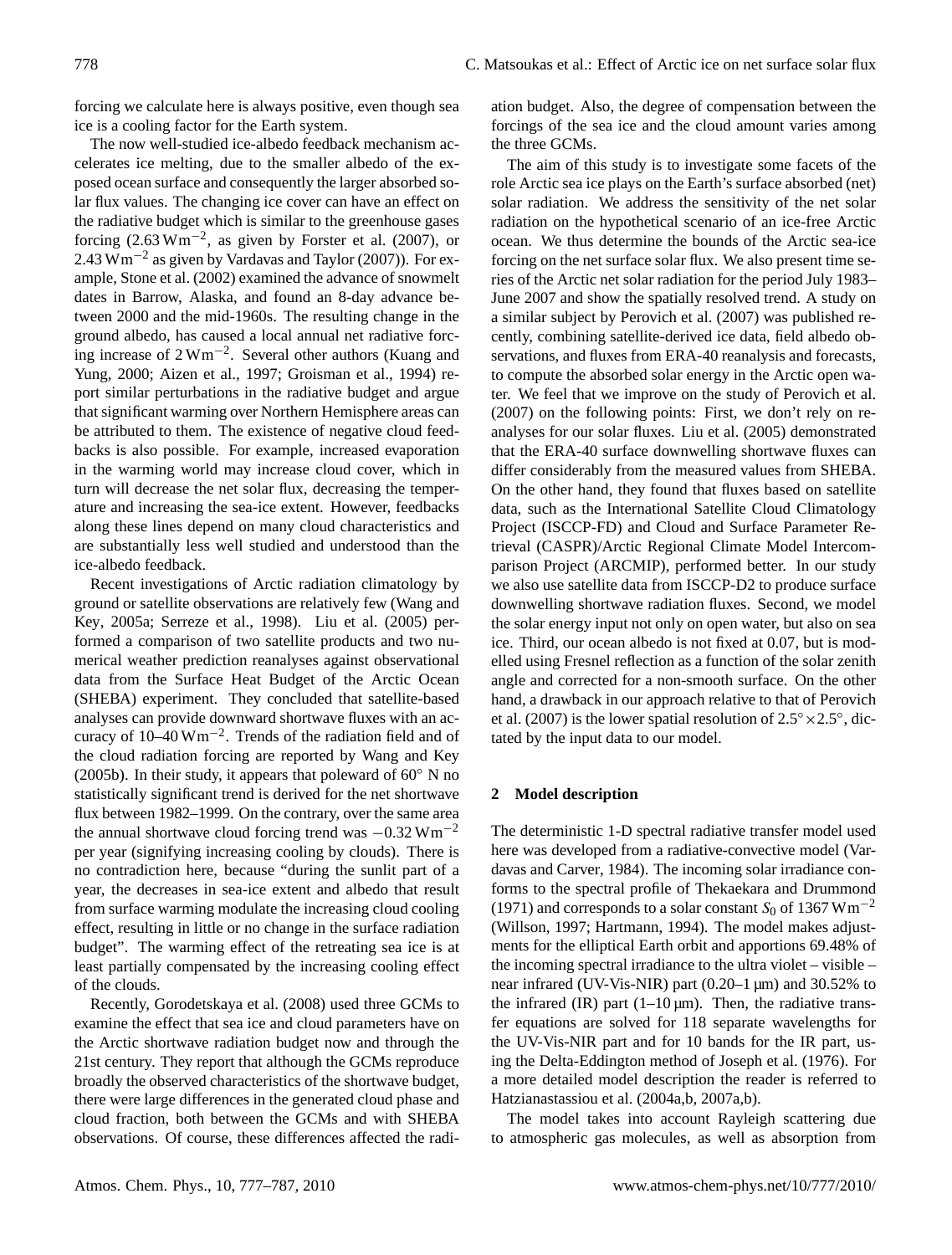$O_3$ ,  $O_2$ ,  $CO_2$ ,  $H_2O$ , and  $CH_4$ . The  $O_3$  column amount is taken from the Television Infrared Observational Satellite (TIROS) Operational Vertical Sounder (TOVS). The water vapour and temperature vertical atmospheric profiles come from the National Centers for Environmental Prediction (NCEP)/National Center for Atmospheric Research (NCAR) global reanalysis project [\(Kistler et al.,](#page-10-20) [2001\)](#page-10-20). Complete aerosol data are provided by the Global Aerosol Data Set (GADS) (Köpke et al., [1997\)](#page-10-21). The model also needs input on cloud properties, such as cloud amounts, and cloud optical thickness. This is provided in  $2.5^\circ \times 2.5^\circ$ , monthly resolution for 15 cloud types by ISCCP [\(Rossow and Schif](#page-10-22)[fer,](#page-10-22) [1999\)](#page-10-22). ISCCP initially summarises 30 km×30 km cloud data every 3 h on an equal-area map grid with 280 km resolution and merges the results from separate satellites with atmospheric and ice/snow datasets to produce global coverage at each time. The Stage D2 data product is produced by further averaging over each month, first at each of the eight 3 hr time slots and then over all time slots. The cloud top temperature is derived from the infrared radiances, while the cloud top pressure from the vertical temperature profile of the atmosphere. We use the cloud optical thicknesses in the visible  $(0.6 \,\text{\mu m})$ , retrieved in ISCCP after comparison of the visible radiances with pre-calculated values from their radiative model. For more details on ISCCP polar clouds, the reader is referred to [Hatzianastassiou et al.](#page-10-23) [\(2001\)](#page-10-23).

ISCCP also provides surface data, such as snow/ice cover and albedo. According to the ISCCP documentation: on the ice data product: "The original sea ice dataset used by IS-CCP through 1991 is a digital version of the weekly analyses prepared by the US Navy as paper maps since 1972. The weekly sea ice analyses combine data from shore station reports, ship reports, aerial reconnaissance and satellite image analysis. The satellite-based information constitutes 90–98% of the total and comes from visible/infrared imagery from the operational weather satellites and microwave imagery from experimental and operational satellites (when available). If new data do not arrive during the analysis cycle, older values are retained. In 1993, NOAA ceased preparation of the digital sea ice cover dataset for an indefinite period; the last year of data available is 1991. The new sea ice dataset is based solely on a daily analysis of microwave measurements from the SSM/I on US Air Force DMSP weather satellites using the "NASA Team" algorithm [\(Cavalieri et al.,](#page-9-6) [1984\)](#page-9-6). Snow cover is estimated by daily visual inspection of all available visible band satellite imagery; the presence of snow at a particular location represents the latest cloud-free observation of that site available within the week. Unilluminated portions of the polar regions are assumed to be completely snowcovered". Based on the above quotation, wintertime sea ice is not directly observed, but rather assumed to be there. Although this can introduce errors in the winter sea-ice extent, it will not have any effect on the object of this study, which is the sea-ice effect on the net solar flux in the Arctic, because of the minimal solar flux values during the winter season.



<span id="page-2-0"></span>**Fig. 1.** Long-term average all-sky net solar flux (Wm−<sup>2</sup> ) for the Arctic Ocean, as given by our model for the period July 1983–June 2007. Seasonally freezing areas are included in the analysis, while ice-free locations throughout the year are masked out.

Output from the model includes the following set of solar fluxes: incoming at the Top Of Atmosphere (TOA), reflected at TOA, net (incoming minus reflected) at TOA, downwelling at the surface (global), reflected at the surface, net (downwelling minus reflected) at the surface. The focus of this study is the solar energy absorbed by the Arctic ocean, ice-covered or not, which corresponds to the net solar flux at the surface. This net solar flux long-term average for the study period of July 1983–June 2007 is presented in Fig. [1,](#page-2-0) where we have masked out land and ice-free ocean.

# **3 Results and discussion**

The physical quantities, whose temporal characteristics influence most the Arctic sea-ice radiative forcing through their effect on planetary albedo, are sea ice and cloud cover. We will examine separately the ISCCP-D2 data for these quantities, as well as the effect they have on the net solar flux on the surface. The sea-ice extent and its effect will be presented in Sect. [3.1,](#page-2-1) where we will also give an upper bound for the seaice forcing on the absorbed solar radiation. The cloud cover and its effect is presented in Sect. [3.2,](#page-6-0) as well as our estimate on sea-ice forcing. In Sect. [3.3](#page-7-0) we describe an experiment which gives a lower bound for the sea-ice forcing.

# <span id="page-2-1"></span>**3.1 Clear-sky model**

We already mentioned that the ISCCP-D2 dataset contains data on sea ice and snow cover for the globe. We use these data to derive a time series of the sea-ice extent for the Arctic between July 1983 and June 2007 (Fig. [2\)](#page-3-0). The time series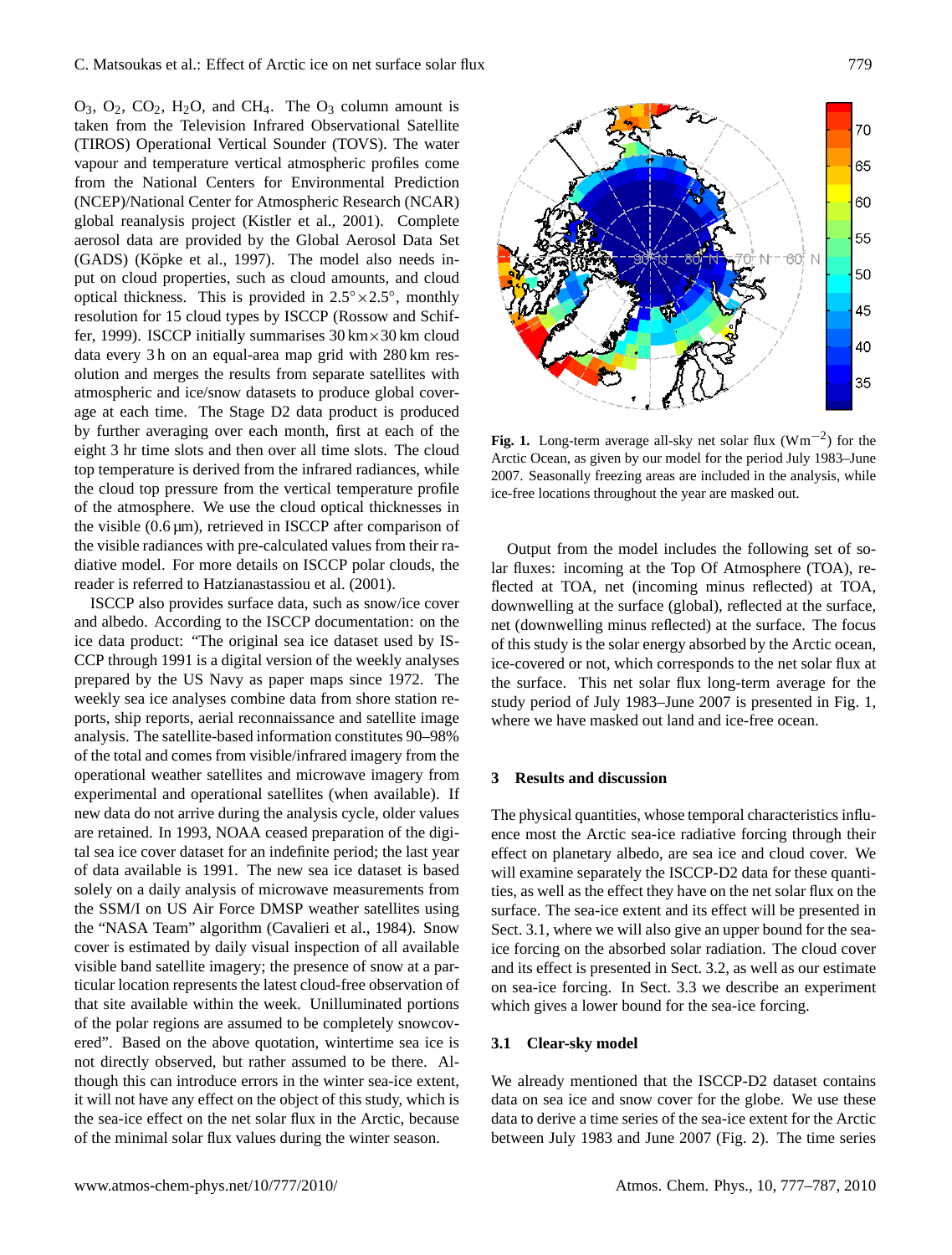

<span id="page-3-0"></span>**Fig. 2.** Spatial extent of the Arctic sea ice (latitude larger than 60◦ N), as given by ISCCP-D2 from July 1983 to June 2007. Note the decreasing trend after 1999.



<span id="page-3-1"></span>**Fig. 3.** Clear-sky Arctic sea-ice net surface solar radiation forcing from July 1983 to June 2007, as an average for the whole globe.



<span id="page-3-2"></span>**Fig. 4.** June sea-ice forcing with respect to June sea-ice extent.

expectedly shows sea-ice extent minima in September and maxima around March. There is evidence for a decreasing trend starting in 1999 up to the end of the time series.

Our radiative transfer model is run in clear-sky mode by removing the cloud layers from our modelled atmospheric structure. Running the model once with the prescribed sea ice and once without it, we can see the effect ice has on the net solar flux at the surface. This effect is the sea-ice radiation forcing, whose time series we present in Fig. [3.](#page-3-1) Its calculation includes any  $2.5^\circ \times 2.5^\circ$  cell northward of 60 $^\circ$  N, reported as sea-ice covered (even partially) by ISCCP, at least for one month in the period July 1983–June 2007. This area is shown with the coloured pixels in Fig. [1.](#page-2-0) The forcing for the Arctic Ocean surface is the sum of all  $2.5° \times 2.5°$  cell forcings, divided by the Arctic Ocean surface area, equal to 14 056 000 km<sup>2</sup> . If this sum is instead divided by the planet surface area, we derive the forcing for the whole planet. The sea-ice radiation forcing values shown here are global averages, i.e. they correspond to solar flux changes averaged over the whole planet, even though the change is geographically confined to the Arctic.

The clear-sky sea-ice forcing reaches its maximum values in June and its minimum in the winter, following the maxima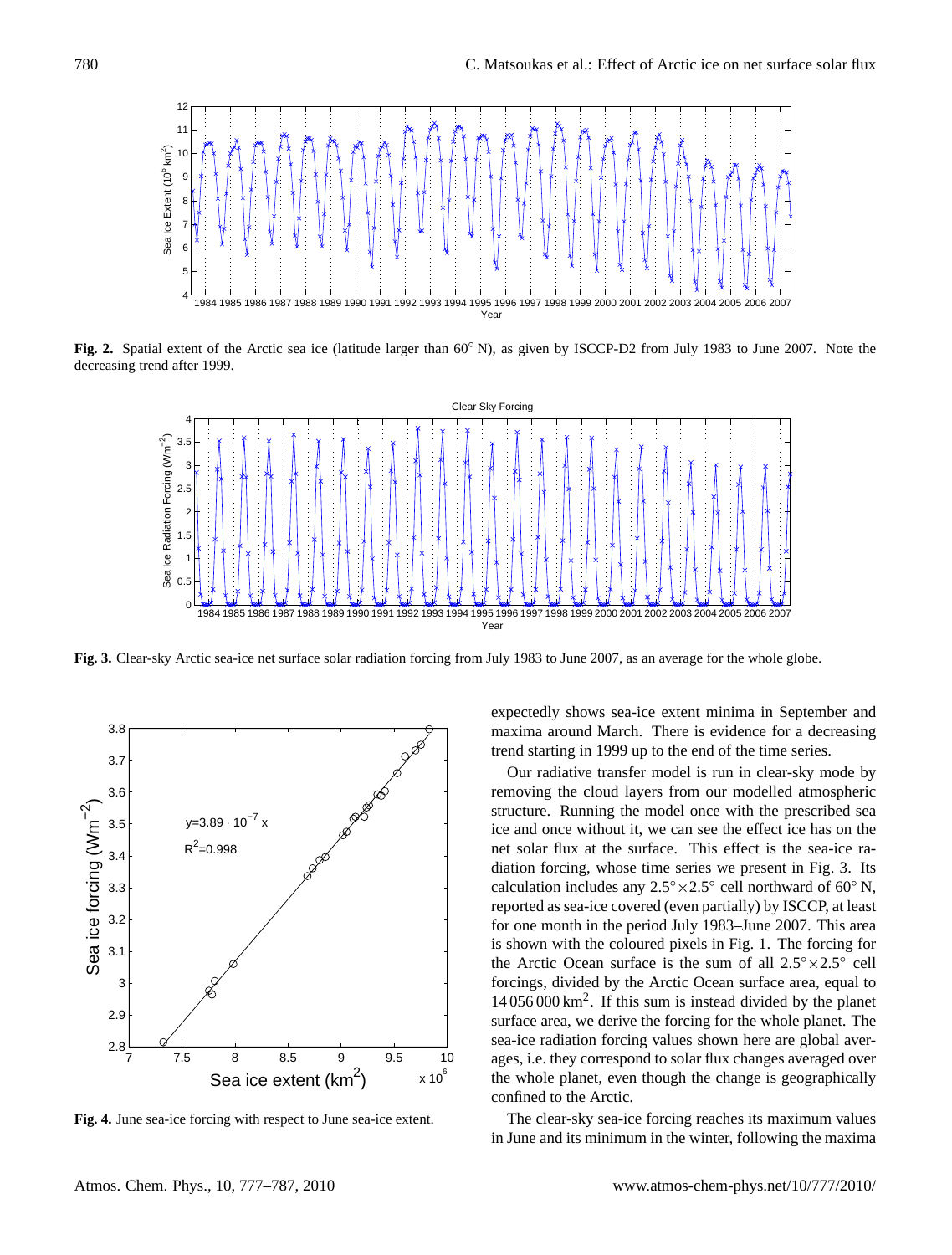

<span id="page-4-0"></span>**Fig. 5.** Normalised anomaly time series for the sea-ice extent (red) and its clear-sky forcing on the surface net solar flux (blue).



<span id="page-4-1"></span>**Fig. 6.** Statistically significant (95% confidence) trends between 1984–2006. On the left, the annual sea-ice extent (% per year). On the right, the annual clear-sky net solar flux ( $Wm^{-2}$  per year).

and minima in the downwelling solar flux in the Arctic. The maximum values in June are around 3.5 Wm−<sup>2</sup> , meaning that in the extreme case of total ice pack disappearance, the Earth system will absorb larger solar fluxes by  $3.5 \text{ Wm}^{-2}$ each June. The annually averaged clear-sky forcing for the globe is 0.97 Wm<sup>-2</sup>. This is the increase in net solar radiation absorbed by the Earth system, which would be caused by a hypothetical ice-free Arctic ocean at least between March and November. The existence of ice between December and February is of little importance as far as solar forcings are concerned. If instead of averaging the annual clear-sky seaice forcing globally, we average it over the  $14\,056\,000\,\mathrm{km^2}$ of the entire Arctic Ocean, its value becomes 34.9 Wm−<sup>2</sup> .

The temporal behaviour of the clear-sky sea-ice forcing is controlled by the surface downwelling solar flux and the seaice extent, while effects of other climatic quantities are negligible. The seasonal behaviour is controlled by the downwelling solar flux, with the maximum sea-ice forcing values occurring in June, when the solar flux is also maximum. On the other hand, the interannual behaviour is affected by the sea-ice extent. In Fig. [4](#page-3-2) we plot for all months of June, i.e. for the maximum values of sea-ice forcing, the sea-ice net solar forcing against sea-ice extent. The twenty four points, corresponding to the twenty four years of the study, fall around a straight line, with an  $R^2$  value of 0.998. The control of the sea-ice extent on the clear-sky forcing is manifested also in Fig. [3,](#page-3-1) if we note that the decreasing trend of the forcing after 2001, correlates well with the decreasing values of the June sea-ice extent in Fig. [2.](#page-3-0)

The temporal trends of the sea-ice extent and its clear-sky forcing, as well as their cross correlation, can be examined better if we present their normalised anomalies. These consist of their deseasonalised time series, normalised by the standard deviation of the interannual variability for each specific month. For example, the normalised anomaly of June 2008 is the difference between the June 2008 value and the mean of all June values, divided by the standard deviation of all June values. In Fig. [5](#page-4-0) the red and blue lines correspond to the normalised anomalies of the sea-ice extent and its forcing, respectively. The period between November and January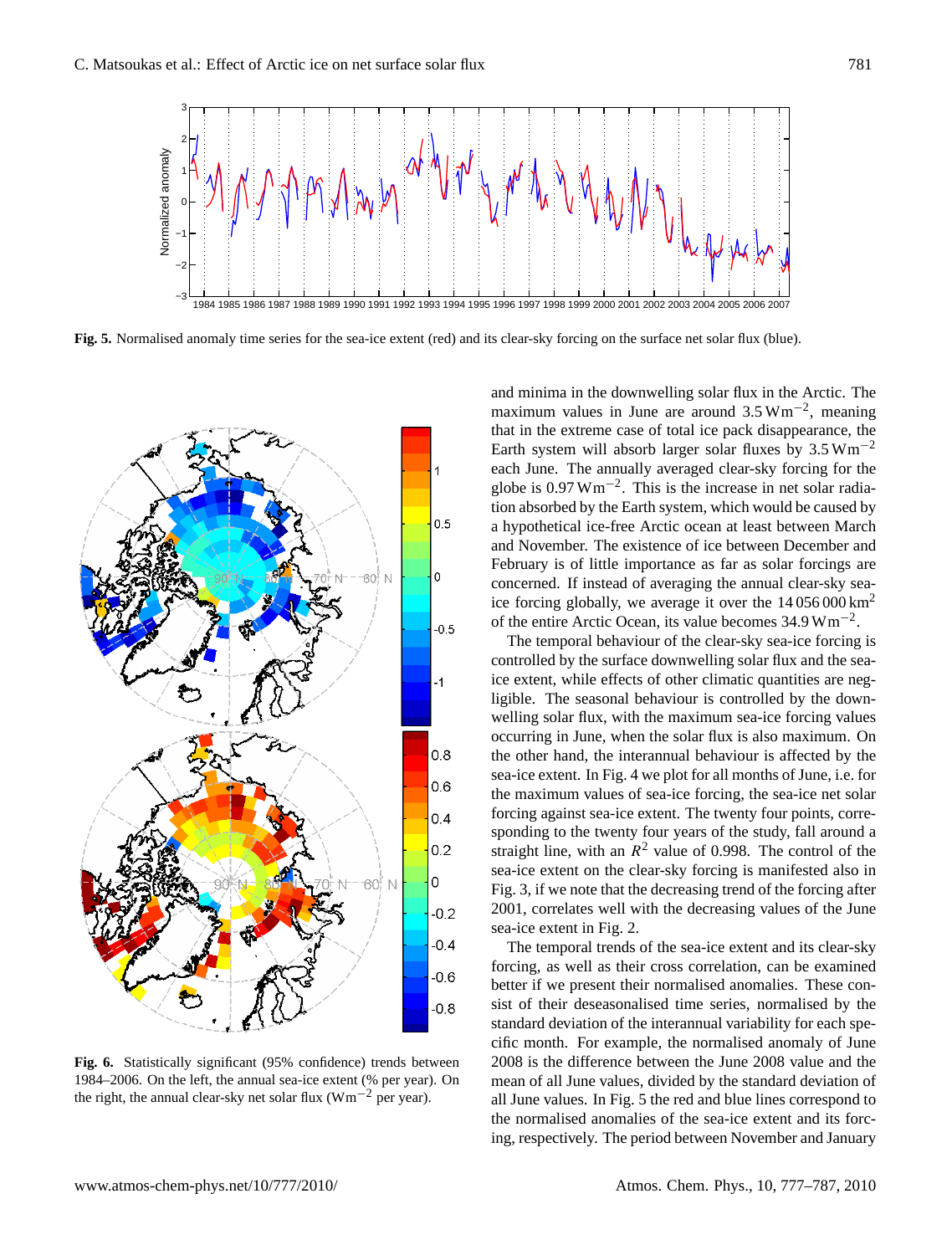

<span id="page-5-0"></span>**Fig. 7.** Total Arctic cloud cover (latitude larger than 60◦ N), as given by ISCCP-D2 from July 1983 to June 2007. Missing data correspond to poor satellite coverage due to Polar night conditions.



<span id="page-5-1"></span>**Fig. 8.** Normalised anomaly time series for the Arctic cloud cover (latitude larger than 60◦ N). Missing data correspond to poor satellite coverage due to Polar night conditions.

(inclusive) for every year is left blank in this plot, because it corresponds to problematic sampling of ice cover. Also, the zero winter values of the forcing create spurious features in the plot. The decreasing trend after 1999 is apparent, as well as their large cross-correlation. The cross corelation is quantified by  $R^2$ =0.827 for the whole series, while  $R^2$  takes the value 0.998 only for June as we already have seen.

The Arctic ice retreat and therefore the ice forcing is not spatially uniform. In order to see the spatial pattern of their change, we take each  $2.5^{\circ} \times 2.5^{\circ}$  cell, create its annual time series between 1984 and 2006, and then fit a least-squares line. The sign of the slope is a reflection of the increasing or decreasing trend in the ice extent or the net solar flux at the cell. Each slope is calculated with a 95% confidence interval. If the slope does not change sign throughout the 95% interval (the interval does not contain the zero value), the trend is considered statistically significant and is presented in Fig. [6.](#page-4-1)

Generally, the areas with statistically significant trends in sea-ice forcing are the same areas with statistically significant trends in sea-ice extent, especially where the trends are large. However, where the trends are small, we may have statistical significance in one but not the other of the two quantities. For example at the North Pole we have a small (but statistically significant) decreasing trend in sea-ice extent, resulting from partial melting from 1999 onwards. However, although poleward of 70◦ N we find increasing trends in the net solar flux, these increases are small and not statistically significant. The largest trends are seen at the North Chukchi and Kara Seas, in agreement with [Perovich et al.](#page-10-11) [\(2007\)](#page-10-11), with values around 1 Wm−<sup>2</sup> yr−<sup>1</sup> . Large trends are found also at Baffin Bay, Hudson Bay and Davis Strait, although in [Per](#page-10-11)[ovich et al.](#page-10-11) [\(2007\)](#page-10-11) the corresponding trends are smaller.

There is the exception of a few cells with increasing seaice cover and of course decreasing net solar flux. Regardless of statistical significance, 92% of all cells had a negative seaice extent trend, while only 8% had an increasing one. The cells with increasing trends are generally scattered and not statistically significant at the 95% confidence level. There is some agreement with [Perovich et al.](#page-10-11) [\(2007\)](#page-10-11) who found a belt of increasing sea ice on the northern edge of the Canadian Archipelago, but in our coarser dataset this feature is not clearly discernible. There are also a few cells with positive trends close to Severnaya and Novaya Zemlya, in Bering Sea and Hudson Bay. This is loosely supported by Fig. 1 of [Stroeve et al.](#page-10-24) [\(2005\)](#page-10-24), showing increases in sea-ice cover for Septembers of 2003 and 2004 in the Canadian Archipelago, Barents, Kara and Laptev Seas. However this agreement is circumstantial and based on sporadic data.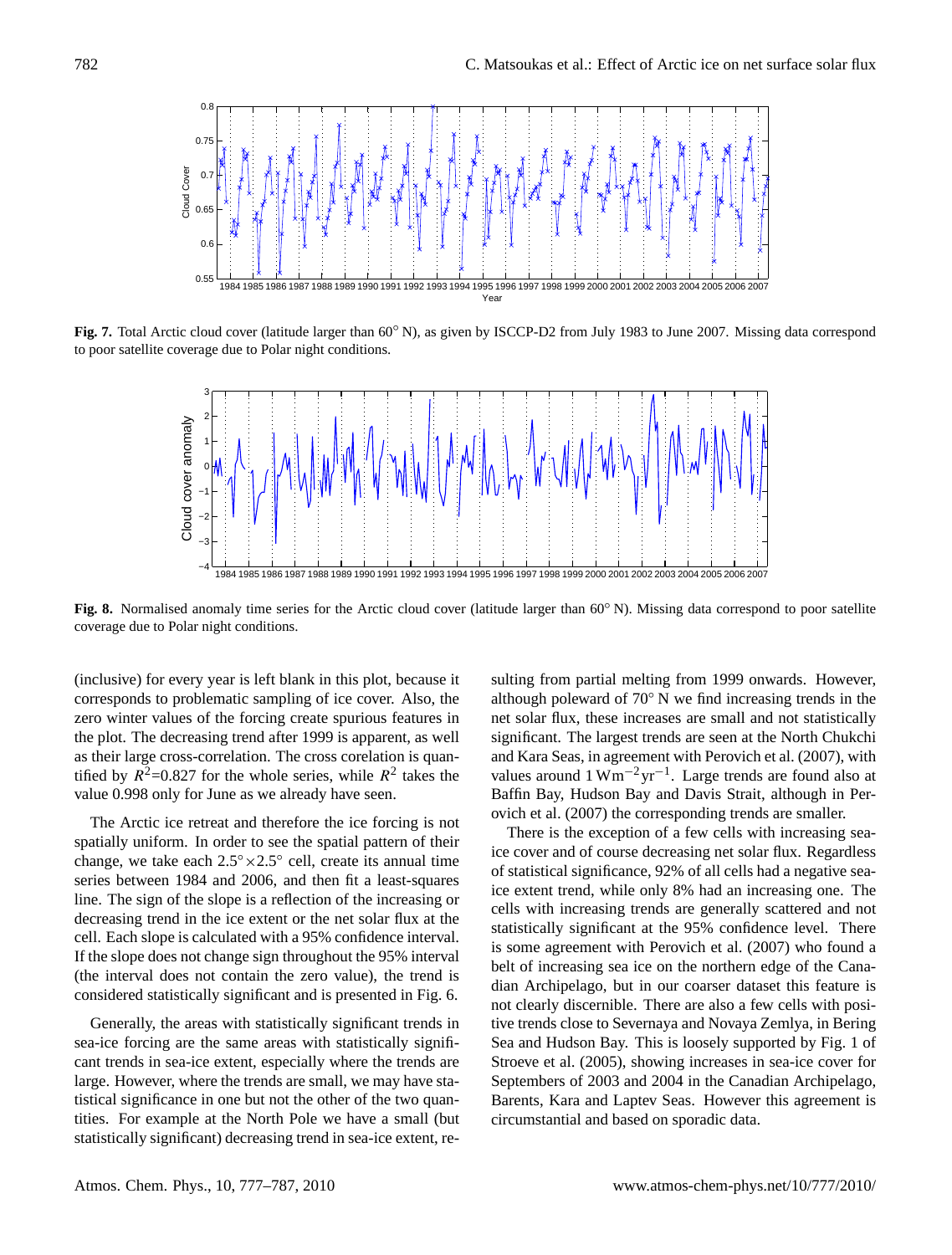

<span id="page-6-1"></span>**Fig. 9.** All-sky Arctic sea-ice radiation forcing from July 1983 to June 2007.

#### <span id="page-6-0"></span>**3.2 All-sky model**

The ISCCP-D2 dataset reports cloud cover for 15 cloud types over the globe. The sum of the individual cloud type cover poleward of 60◦ N is defined in this study as the Arctic total cloud cover. Its values range between zero (clear-sky) and one (totally cloudy sky). The Arctic cloud series is shown in Fig. [7,](#page-5-0) where we can see gaps in the ISCCP-D2 cloud data between October and February, during the polar night. We note again that the effect of the missing winter cloud data on the radiation forcing is minimal, due to the low solar flux values this time of year. The interannual behaviour of cloud cover can be better visualised by the presentation of its normalised anomaly in Fig. [8.](#page-5-1) There seems to be a tendency for increasing cloud cover in our study period. Indeed, the least squares line in Fig. [8](#page-5-1) has a statistically significant trend at the 95% confidence level, with a value of 0.30% (absolute cloud cover) per year. However, [Wang and Key](#page-10-10) [\(2005b\)](#page-10-10) detected a statistically not significant decreasing trend in Arctic cloud amount. All presented forcing values up to now were for the clear-sky case. If we include clouds in our analysis the surface solar downwelling fluxes will be smaller. As a result, the net solar forcing values will also be smaller. The time series of the all-sky net solar forcing is shown in Fig. [9.](#page-6-1) As expected, by comparison with Fig. [3,](#page-3-1) we can see that the forcing for the all-sky case is indeed smaller than for the clearsky. The temporal behaviour of the time series here is also different than for the clear-sky, a fact that highlights the impact of clouds. One example is the noticeable decrease for the all-sky June 1994 forcing relative to June 1993, while for the clear-sky case, the 1994 and 1993 forcings are comparable. The reason here is the increase in total cloud cover from June 1993 (65.0%) to June 1994 (69.7%). As another example, the all-sky 2005 forcing in June increased relative to 2003, while in the clear-sky case we observe the opposite. Comparing June cloud cover for 2003 and 2005, we see a decrease from 69.24% to 66.06%, large enough to offset the effect of the decreasing sea-ice extent on the net solar forcing.

The sea-ice forcing on the net solar flux for the all-sky case takes its maximum values  $(1.5-2.5 \text{ Wm}^{-2})$  in June. The annually averaged all-sky sea-ice forcing value is  $0.55 \text{ Wm}^{-2}$ , roughly half that of the clear-sky case. According to our results, if all Arctic ice disappears completely and the cloud amount remains unaffected, the planet's surface will absorb  $0.55 \text{ Wm}^{-2}$  more solar flux than it did during our study period of July 1983 to June 2007. If our region of interest is the Arctic Ocean instead of the entire globe, the annual all-sky sea-ice forcing becomes  $19.7 \text{ Wm}^{-2}$ .

In another experiment, if we assume that everything stays the same with the exception of September total Arctic disappearance, the forcing for the Arctic region will be 3.84 Wm<sup>-2</sup> for the month of September and 3.84/12=0.32 Wm−<sup>2</sup> for the annual average. The localised radiative effect of a September ice-free Arctic Ocean is eight times smaller than the forcing by the enhanced greenhouse effect  $(2.5 \text{ Wm}^{-2})$ .

The normalised anomaly of the sea-ice extent and its forcing are presented in Fig. [10](#page-7-1) with red and blue lines respectively. We can see a decreasing trend after 1999 of similar magnitude to Fig. [5.](#page-4-0) The correlation with the sea-ice extent here is weaker ( $R^2$ =0.702), due to the cloud effects.

The trends of the all-sky net solar flux for each cell are calculated similarly to the clear-sky case and are shown in Fig. [11.](#page-7-2) The spatial pattern is much less clear here. Fewer cells have statistically significant trends and even for these, the values are smaller. Again, there are widespread positive net solar flux trends poleward of 70◦ N (not shown), but the statistically significant trends at the 95% confidence interval are the ones shown in Fig. [11.](#page-7-2) North Chukchi Sea is characterised with increasing all-sky net solar flux, as found also by [Perovich et al.](#page-10-11) [\(2007\)](#page-10-11). However, the trend we estimate is considerably lower than theirs. They give values as high as 4% per year, while ours are around 0.5 Wm−<sup>2</sup> per year, which corresponds to 1.5% per year if we consider all-sky net annual solar fluxes close to 35 Wm−<sup>2</sup> in the area. Even our clear-sky net solar flux trend for North Chukchi Sea is not larger than 2% per year. This disagreement stems from the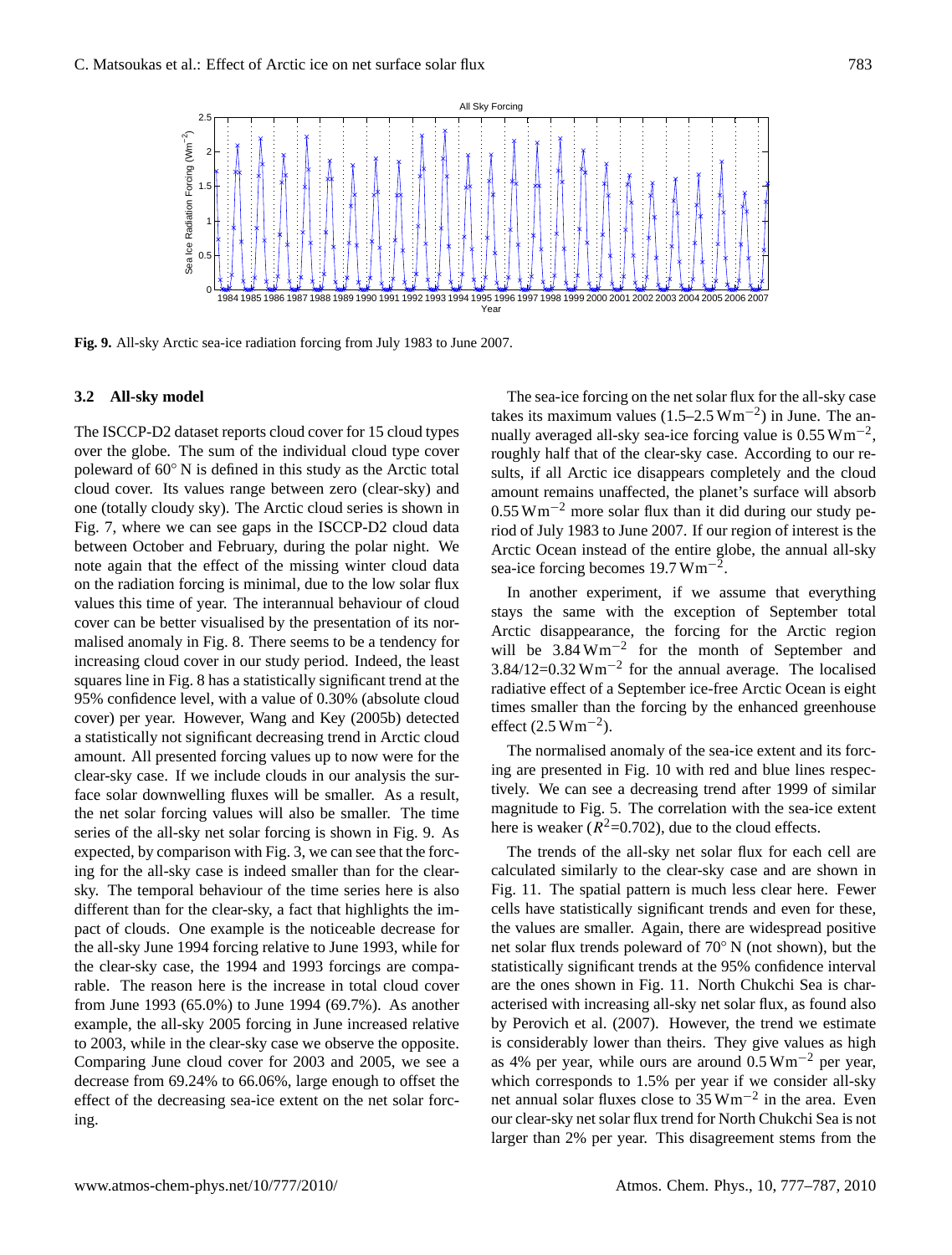

<span id="page-7-1"></span>**Fig. 10.** Normalised anomaly time series for the sea-ice extent (red) and its all-sky forcing on the surface net solar flux (blue).



<span id="page-7-2"></span>**Fig. 11.** Statistically significant trends (Wm−<sup>2</sup> per year) for the all-sky net solar flux between July 1983–June 2007.

different data sources for the analyses. [Perovich et al.](#page-10-11) [\(2007\)](#page-10-11) take their fluxes from the NCEP/NCAR reanalysis, while our fluxes are based our radiative transfer model, run with ISCCP-D2 data as input. Their analysis period (1979–2005) is also slightly different than ours (July 1983–June 2007).

# <span id="page-7-0"></span>**3.3 Overcast-sky model**

A scenario worth investigating is the possible increase of cloud cover in the Arctic. The physical basis for this negative feedback is the idea that a more humid atmosphere in a warming world could result in increased cloud amounts. Should this happen, it will reduce the forcing of the retreating Arctic sea ice. If we run our model using a totally overcastsky we can produce a lower bound for the forcing by a meltdown of the Arctic sea ice. To this end, we prescribe a cloud cover of 100%, keeping the same partitioning between low, middle, and high clouds as given by ISCCP-D2, and run the model once with the Arctic sea ice absent and once with it

present. The difference in the net surface downwelling solar radiation is the sea-ice forcing under an overcast sky. The overcast-sky forcing, shown in Fig. [12,](#page-8-0) is smaller than the clear-sky and all-sky cases.

Also in the totally overcast case, the maximum forcings occur in June, but with significantly smaller values (0.6– 1.3 Wm−<sup>2</sup> ) compared to the clear-sky or all-sky cases. The annually averaged sea-ice forcing over the whole planet is 0.28 Wm−<sup>2</sup> , while the annually averaged forcing over the Arctic Ocean is 10.2 Wm−<sup>2</sup> . The normalised anomaly of the sea-ice extent and its forcing is not presented here, but is quite similar to Fig. [10](#page-7-1) of the all-sky case.

#### **4 Sensitivity analysis**

Sea ice affects the absorbed radiation in more ways than one. The primary effect is the reflection of the downwelling radiation back to the atmosphere and the subsequent reduction of absorbed surface radiation. A secondary effect is the rereflection of the now upwelling radiation on the cloud layer and its redirection to the surface. This secondary effect of the ice causes multiple reflections between the sea ice and the clouds, increasing the values of downwelling radiation and thus the absorbed surface radiation. As a matter of fact, the downwelling solar radiation is quite sensitive to the existence of ice, due to multiple reflections between ice and clouds. The net sea-ice effect, after we consider both the competing primary and secondary effects, is negative, i.e. it leads to a reduction in absorbed solar flux. In the previous section we examined the most basic radiation effects of sea ice and cloud amount. In order to further investigate their interaction, we now perform a net solar flux forcing sensitivity analysis, with respect to the sea-ice extent and the cloud amount.

In more detail, for one year (randomly selected to be 1991) we change independently the sea-ice extent and the cloud amount by  $0\%, -5\%,$  and  $5\%$ . We should note that in  $2.5^\circ \times 2.5^\circ$  cells with almost total sea-ice or cloud coverage, an increase of 5% in cover would cause it to exceed 100%. In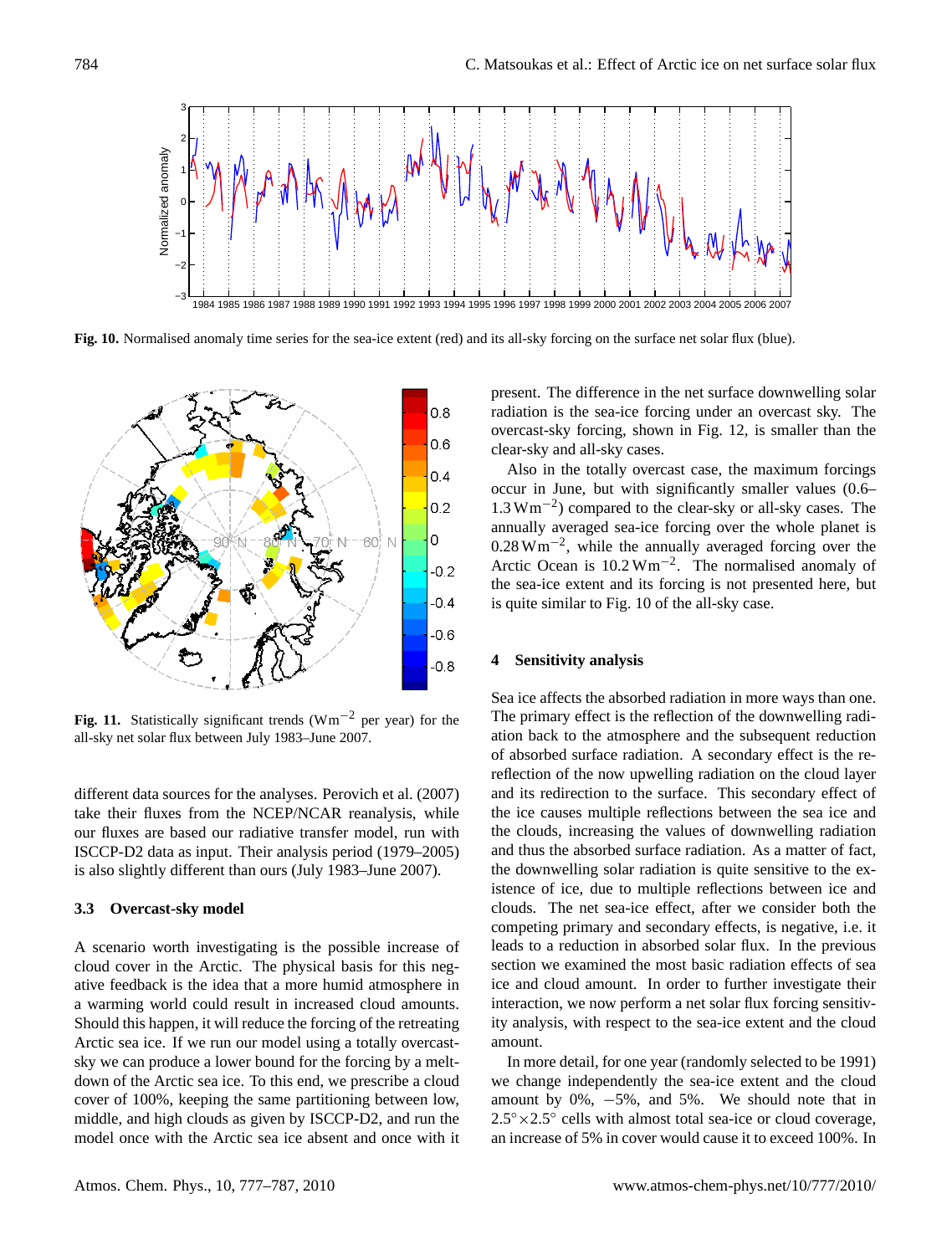

<span id="page-8-0"></span>**Fig. 12.** Overcast-sky Arctic sea-ice radiation forcing from July 1983 to June 2007.

<span id="page-8-1"></span>**Table 1.** Sea-ice forcing sensitivity analysis with respect to sea-ice extent and cloud cover. Percentage values show the forcing change compared to the control case.

|         |       | Cloud cover |         |          |
|---------|-------|-------------|---------|----------|
|         |       | $0\%$       | $-5%$   | 5%       |
|         | $0\%$ | $0\%$       | 4.7%    | $-4.7%$  |
| Sea ice | -5%   | $-6.0%$     | $-1.5%$ | $-10.4%$ |
|         | 5%    | 3.0%        | 7.7%    | $-1.8%$  |

these cases the values were capped at 100%. Three configurations of two physical quantities give us  $3^2=9$  separate experiments, with the experiment of 0% change in both sea-ice extent and cloud cover being our control case of the all-sky run presented in Sect. [3.2.](#page-6-0) For each one of the 9 experiments our model was run twice, once with the sea ice removed and once with the sea ice present. The net surface solar flux difference between the two runs is the surface forcing of the sea ice. The percent change in forcing with respect to the control case is reported in Table [1.](#page-8-1) The table rows correspond to the changes in sea-ice extent, while the table columns correspond to the changes in cloud cover. The upper left value of 0% is our unperturbed control case. The 4.7% value to the right of the control case means that decreasing the cloud cover by 5%, without modifying the sea ice, caused an increase in sea-ice forcing by 4.7%. The −6.0% under the control case in Table [1,](#page-8-1) shows that if we reduce sea-ice extent by 5%, leaving the cloud amount unperturbed, the sea-ice forcing will decrease by 6.0%. The effect of sea ice is asymmetrical in the sense that a 5% increase has a smaller impact than the 5% decrease. This is due to the enforced ceiling of 100% on the sea-ice extent, while there is no enforced minimum value. Such an asymmetry is not found for cloud cover, because there are very few cells with almost total cloud coverage.

<span id="page-8-2"></span>**Table 2.** Sea-ice forcing  $(Wm^{-2})$  for the clear-sky, all-sky and overcast-sky cases, estimated as an average over the globe or over the Arctic Ocean.

| Average | Clear-sky | All-sky | Overcast-sky |
|---------|-----------|---------|--------------|
| Global  | 0.97      | 0.55    | 0.28         |
| Arctic  | 34.9      | 19.7    | 10.2.        |

In each row of the Table, decreasing (increasing) cloud amount by 5%, leads to an increase (decrease) of the forcing by 4.4–4.7% with respect to the leftmost column of unchanged cloud cover. This amount is independent of the seaice extent, as it is approximately the same in every row. As an example for the second row, increasing the cloud cover gives a  $-10.4\% - (-6.0\%) = -4.4\%$  change in forcing, while decreasing it gives us a  $-1.5\% - (-6.0\%) = 4.5\%$  change. Moreover, in all situations with simultaneous changes in sea-ice extent and cloud cover, the effect on the forcing is almost equal to the sum of the effects from the corresponding individual changes. For example, in the case of combined seaice and cloud cover increase by 5% (bottom right cell of Ta-ble [1\)](#page-8-1) the effect on forcing is  $-1.8\%$ . The sum of the effects on the forcing from the individual sea-ice and cloud cover changes is 3.0%−4.7%=−1.7%. Therefore, in the limited context of this sensitivity analysis, we find little indication of significant non-linearity between the sea-ice extent and cloud cover, with respect to their effects on surface absorbed radiation fluxes. Their previously seen complex interplay does not give rise to non-linear effects. Note however that our sensitivity analysis is time independent and this nonlinearity should not be assumed in a prognostic model such as a General Circulation Model.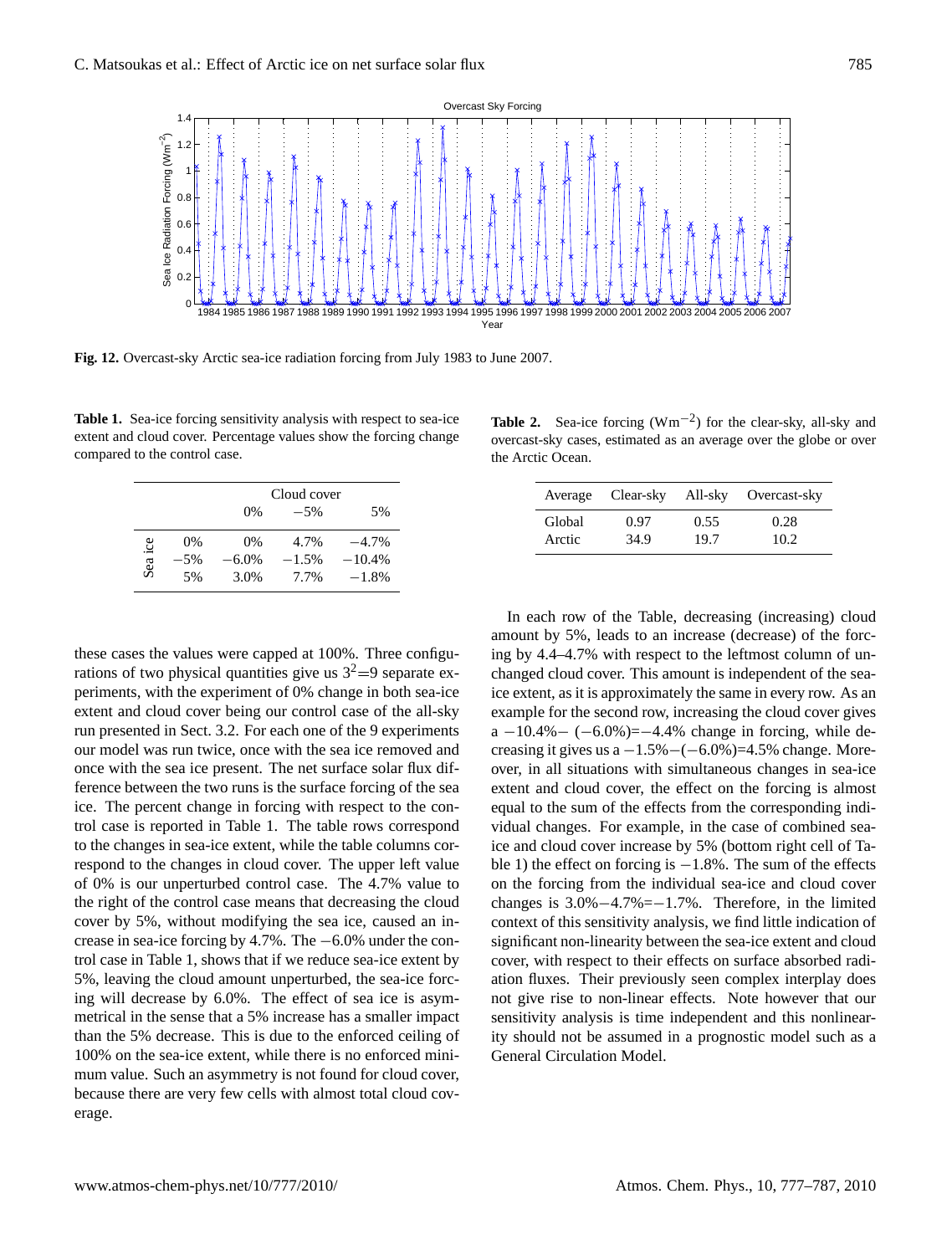The motivation behind this study was the effect of the retreating Arctic sea ice on the solar energy balance of the planet and the Arctic Ocean. Our main tool was a thoroughly tested radiative transfer model which was run with satellite sea ice and cloud observational data from ISCCP-D2 and other input data from the NCEP/NCAR reanalysis. The study period was July 1983–June 2007, in which a decrease in sea-ice extent after 1999 was evident. Our model produces radiation fluxes at the surface, as well as the top of the atmosphere. However, this work focuses only on surface effects of the sea ice, so only the surface fluxes were used.

We calculated the net solar flux at the Arctic Ocean. Our main interest in this study is the effect of the Arctic sea ice on the absorbed (net) solar flux at the surface, which we term "sea-ice solar forcing" for convenience. The methodology we employed for its estimation consisted of running the radiative transfer model twice, once with the sea ice removed and once with it present. The difference between the two absorbed fluxes is the sea-ice solar forcing. This forcing quantifies the effect of sea ice on the radiation budget of the Arctic, which is the subject of research due to the ice-albedo feedback and its role in climate change.

We computed an interval of possible values for the seaice forcing, depending on the amount of cloud cover over the Arctic. The ice and cloud dataset we used comes from satellite observations processed by ISCCP-D2. The ice and cloud data from ISCCP-D2 give consistent radiation fields at the TOA. We performed three experiments: first with no clouds present (clear-sky), second with cloud data as given by ISCCP-D2 (all-sky), third by setting the cloud cover always at 100% (overcast-sky) with the other cloud properties (optical depth, heights, etc.) unchanged with respect to the observations. The second experiment is the most realistic, but the other two set the bounds of sea-ice forcing in the case of future cloud amount increases or decreases due to climate change.

The modelled sea-ice forcing follows a seasonal cycle with maxima in June (largest solar fluxes) and zero values in Arctic winter. There is a general decrease after 1999, in expected synchronisation with the sea-ice extent. The forcing magnitude is largest for the clear-sky case, when downwelling and reflected solar fluxes are maximised due to the lack of clouds, while it is reduced for the all-sky case and becomes minimum for the overcast-sky case. The long-term annually averaged forcings are presented in Table [2,](#page-8-2) both for the whole planet and for the Arctic Ocean.

We used the same methodology to calculate the effect of the forecasted September total sea-ice meltdown. Even if in all other months sea ice keeps its climatological extent, if we remove it for September, the annual absorbed solar flux increases by 0.32  $\text{Wm}^{-2}$ , if we average spatially over the Arctic. The local effect of a September ice-free Arctic Ocean

is eight times smaller than the enhanced greenhouse effect  $(2.5 Wm^{-2})$ .

The spatial distribution of the net solar flux and its trends were presented. In agreement with [Perovich et al.](#page-10-11) [\(2007\)](#page-10-11), the largest statistically significant positive trends (consistent with decreasing sea-ice extent) were at North Chukchi and Kara Seas, Baffin and Hudson Bays, and Davis Strait. However, we found considerably smaller trends in this study.

In a sensitivity analysis of the sea-ice forcing with respect to sea-ice extent and cloud cover, the interplay of the three quantities became evident. However, we did not identify any strong non-linear behaviour. When sea-ice extent and cloud cover were modified, the effect on the forcing was not very different from the sum of the individual effects.

*Acknowledgements.* The ISCCP D2 data were obtained from the International Satellite Cloud Climatology Project web site <http://isccp.giss.nasa.gov> maintained by the ISCCP research group at the NASA Goddard Institute for Space Studies, New York, NY. The GADS aerosol data were obtained from the Meteorological Institute of the University of Munich. NCEP/NCAR Reanalysis Derived data provided by the NOAA/OAR/ESRL PSD, Boulder, Colorado, USA, from their Web site at [http://www.cdc.noaa.gov/.](http://www.cdc.noaa.gov/) This research was co-funded by a Research Programme in Environmental Sciences by the John S. Latsis Public Benefit Foundation.

Edited by: N. Mihalopoulos

### **References**

- <span id="page-9-2"></span>Aizen, V. B., Aizen, E. M., Melack, J. M., and Dozier, J.: Climate and hydrological changes in the Tien Shan, central Asia, J. Climate, 10, 218–229, 1997.
- <span id="page-9-6"></span>Cavalieri, D. J., Gloersen, P., and Campbell, W. J.: Determination of sea ice parameters with the NIMBUS-7 SMRR, J. Geophys. Res., 89, 5355–5369, 1984.
- <span id="page-9-0"></span>Comiso, J. C., Parkinson, C. L., Gersten, R., and Stock, L.: Accelerated decline in the Arctic Sea ice cover, Geophys. Res. Lett., 35, L01703, doi:10.1029/2007GL031972, 2008.
- <span id="page-9-1"></span>Forster, P., Ramaswamy, V., Artaxo, P., Berntsen, T., Betts, R., Fahey, D., Haywood, J., Lean, J., Lowe, D., Myhre, G., Nganga, J., Prinn, R., Raga, G., Schulz, M., and Dorland, R. V.: Changes in Atmospheric Constituents and in Radiative Forcing. In: Climate Change 2007: The Physical Science Basis. Contribution of Working Group I to the Fourth Assessment Report of the Intergovernmental Panel on Climate Change, Cambridge University Press, Cambridge, United Kingdom and New York, NY, USA, 2007.
- <span id="page-9-4"></span>Gorodetskaya, I. V., Tremblay, L.-B., Liepert, B., Cane, M. A., and Cullather, R. I.: The influence of cloud and surface properties on the Arctic Ocean shortwave radiation budget in coupled models, J. Climate, 21, 866–882, 2008.
- <span id="page-9-3"></span>Groisman, P., Karl, T. R., and Knight, R. W.: Observed impact of snow cover on the heat balance and the rise of continental spring temperatures, Science, 263, 198–200, 1994.
- <span id="page-9-5"></span>Hartmann, D. L.: Global Physical Climatology, Academic Press, London, UK, p. 23, 1994.